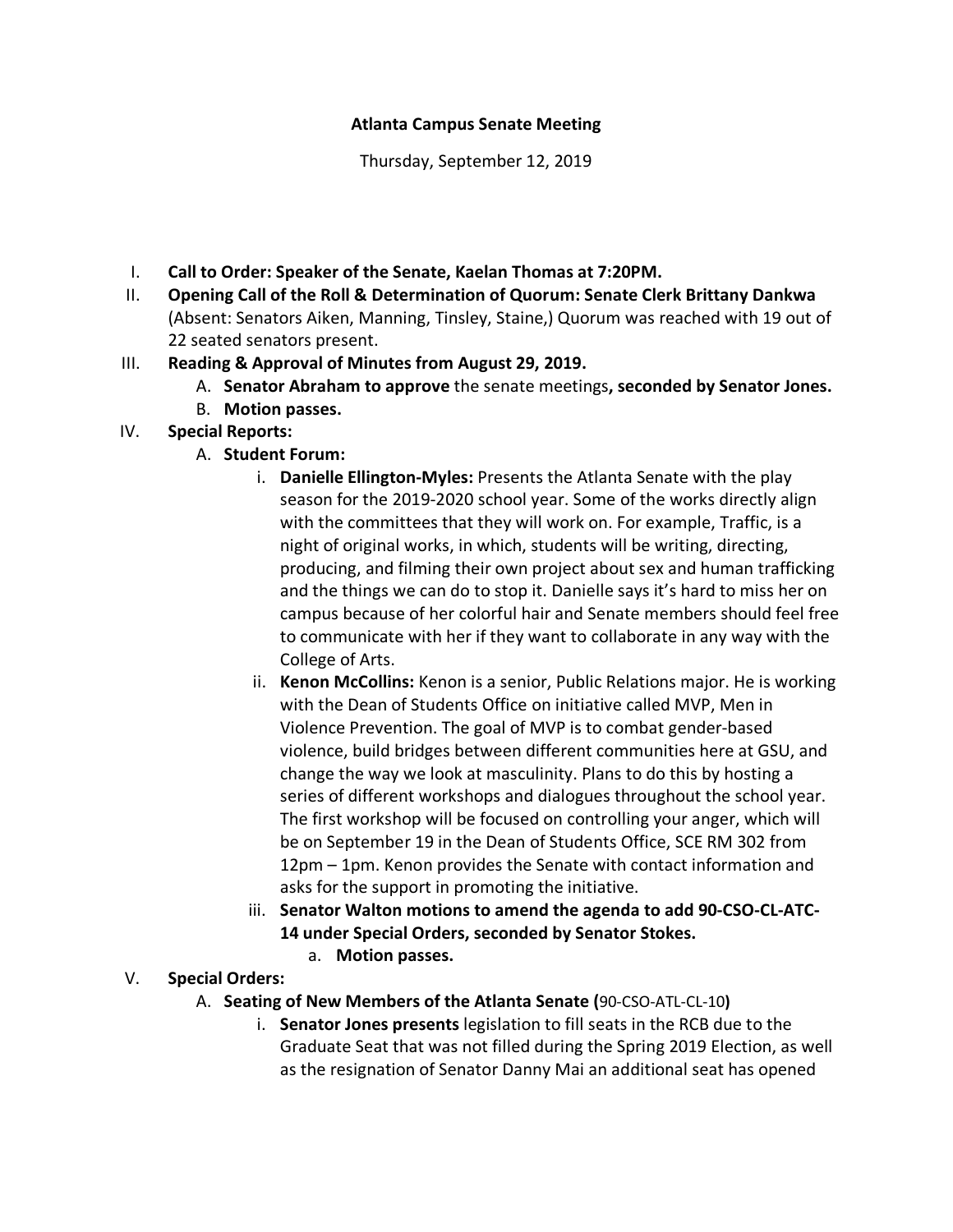up. This special order will seat Michael Olajide and Peter Minetos as Undergraduate Senators of the J. Mack Robinson School of Business.

- ii. **Two Minute Speeches:**
	- a. **Michael Olajide** is a senior, CIS major. He is excited to be here and give it his all.
	- b. **Peter Minetos** is a sophomore, CIS major. He is excited to be surrounded and serving with the student leaders in the Atlanta Senate 90<sup>th</sup> Administration. He believes that together we can accomplish a lot of great things and looks forward to it.
- iii. **Speaker Thomas entertains a call for a discussion or a call to vote.** 
	- a. **Senator Abraham calls to vote, seconded by Senator Jones.**
	- b. **Motion passes. 17 Votes For. 0 Against. 2 Abstentions.**
- B. **Seating of New Members of the Atlanta Senate (**90-CSO-ATL-CL-11**)**
	- i. **Senator Jones presents** legislation to fill a seat in the College of Arts and Sciences due to the resignation of Senator Charity Jackson. This special order will seat Maria Johnson as an Undergraduate Senator for the College of Arts and Sciences.
	- ii. **Two Minute Speech:**
		- a. **Mariah Johnson** served as Student Engagement Chair for the 89th Administration and is so excited to be back and help support the 90th Administration.
	- iii. **Speaker Thomas entertains a call for a discussion or a call to vote.**
		- a. **Senator Le calls to vote, seconded by Senator Stokes.**
		- b. **Motion passes. 17 Votes For. 0 Against. 2 Abstentions.**
- C. **Seating of Freshman, Transfer, and Transition Liaisons (**90-CSO-ATL-CL-12**)**
	- i. **Senator Jones presents** legislation to seat liaisons for freshman, transfer, and transition students. This special order will seat Hermela Assefa, Jesutofunmi (Jay) Alli, Aja Ashford, Johnathan (Spence) Carr, Jimmya Camp, and Joshua Roberts as Freshman Liaisons; Elaina Hardwick as a Transfer Liaison; and Hope Harlow as a Transition Liaison.
		- a. **Liaisons introduce themselves to the Senate.**
	- ii. **Speaker Thomas entertains a call for a discussion or a call to vote.** 
		- a. **Senator Lopez calls for a vote, Senator Cole seconds.**
		- b. **Motion passes. 17 Votes For. 0 Against. 2 Abstentions**
- D. **Seating of Head Senators (**90-CSO-ATL-CL-13**)**
	- i. **Speaker Thomas entertains a motion for a five-minute recess.**
	- ii. **Senator Walker calls for a five-minute recess, seconded by Senator Garrett.**
		- 5 Minute Recess -
	- iii. **Per conclusion of recess, Senator DeHart moves** to strike section 1, which is approved by **Senator Jones.** This bill will make Senator the Head Senator for the School of Nurse Professions.
		- a. **Senator Ebiringa calls to vote, seconded by Senator Le.**
		- b. **Motion passes. 17 For. 0 Against. 0 Abstentions.**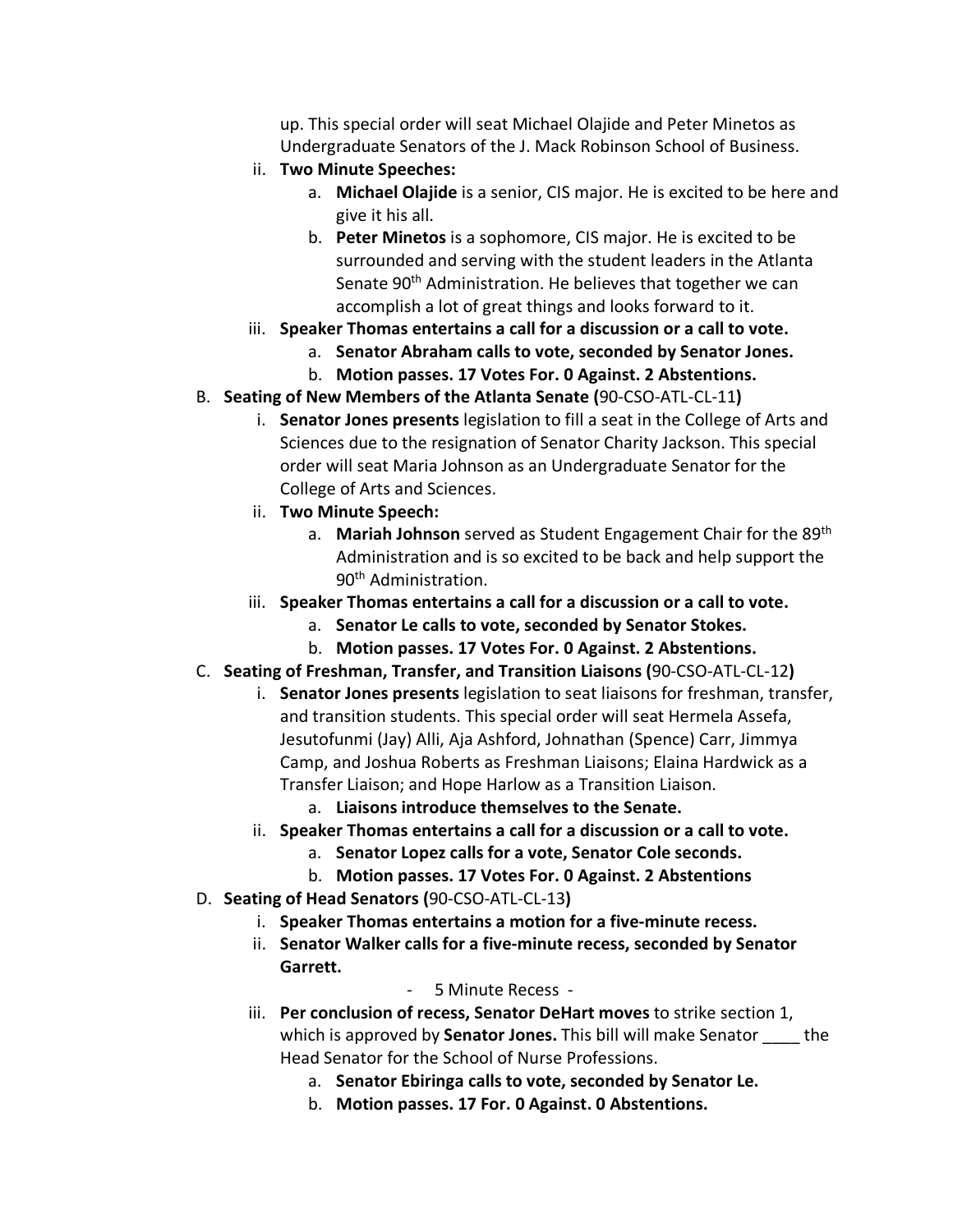- E. **Establishing Government & Relations Ad Hoc Committee (**90-CSO-FC-ATL-01**)**
	- i. **Communications Director Malbrough presents** legislation to create a Government and Relations Ad Hoc Committee designated to do research on policies that affect Georgia State students all while advocating for students through the newly built bridge between Student Government here at GSU and our elected officials for the House and Senate Representatives of Georgia as well as various political officials in Fulton county.
	- ii. **EVP Rahman** reminds the senate that this is something that already exists on the Perimeter Campus'. Each PC has a Government and Relations Senator. He explains that once the committee is fully functional on the Atlanta Campus, they will work to forming a U-Wide Committee that will focus on bettering the university, rather than focusing on the Atlanta community like the Atlanta Committee will pursue.
	- iii. **Speaker Thomas entertains a friendly amendment to the bill.**
		- a. **Senator DeHart moves to** friendly amend the bill to correct the section titles, to which Senator Abraham agrees.
	- iv. **Speaker Thomas entertains a motion to discuss the bill as is.**
		- a. **Senator Walker moves to hold** a discussion on the bill for three minutes, seconded by **Senator Abraham.**
		- b. **Senator Walker asks** for 90 seconds to speak to the Senate. He begins by letting the Senate know that we have been on the short end of the stuck when it comes to a relationship with our local and state governments as we have had various alumni serve as Speaker of the House, Speaker Pro Tempore, and Chancellor of the University System of Georgia over the past 10 years. He asserts his support for the bill and sees this a great opportunity for Georgia State students to have a seat at the table and work with all our local governments in various efforts, like MARTA. He also emphasizes that we need to make sure that at a state level when the budgeting cycle comes, we are exercising our ability to get every penny possible.
		- c. **Senator Abraham moves to end discussion, seconded by Senator Jones. Motion passes.**
	- v. **Various grammatical errors are friendly amended by Senators Dehart and Ebiringa, all which are approved by Senator Abraham.**
	- vi. **Senator Dehart moves to friendly amend the bill by adding a section** to the bill that states that the committee members will be appointed by the EVP of the Atlanta Campus, to which **Senator Abraham moves to discuss this on the floor, seconded by Senator Jones.**
	- vii. **Speaker Thomas opens the floor for discussion for two minutes.**
		- a. **EVP Rahman: "**Since it's an ad hoc committee, technicality, there has to be an amendment."
		- b. **Senator Abraham:** For which part?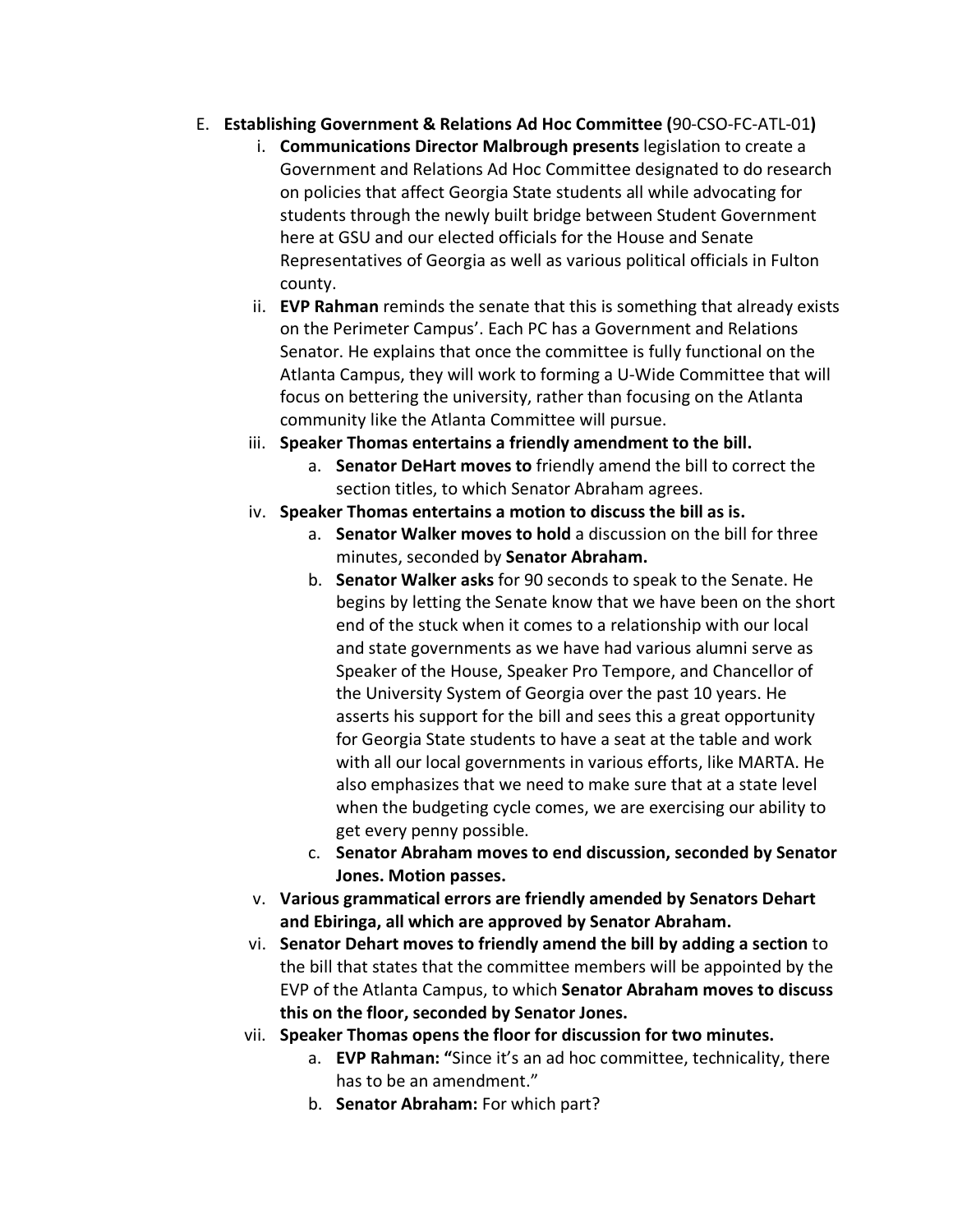- c. **EVP Habibur Rahman: "**So, add another section entirely, for appointments. It's just a technicality. So, the committee would function as it would, we're just writing i—we're just officializing everything."
- d. **Senator Abraham: "**But why does it—I don't understand why they have to be appointed?"
- e. **EVP Habibur Rahman:** "Because its ad hoc."
- f. **Senator Abraham:** "Yeah, I understand that but why does it have to be appointed by the EVP?"
- g. **EVP Habibur Rahman: "**Cause that's just the way it's been done for ad hoc committees. Even for GILEE, like GILEE for example, last year was appointed by the President because that was the executive of the University-Wide. Unless you want to sit here and nominate—"
- h. **Senator Abraham:** "I just don't think they should be appointed. I think they should just be senators."
- i. **EVP Rahman:** "They will be."
- j. **Senator Abraham:** "I understand they will be senators. Of course, but do they have to appointed for an ad hoc committee?"
- k. **EVP Habibur Rahman:** "Forget ad hoc committee. It's for standing committee's; go through that proceeding."
- l. **Advisor Sutton:** "Without the amendment, it doesn't define how the group is constituted."
- m. **Senator Abraham:** "Yeah, so why can't they just be senators who want to join an ad hoc committee instead of having to be appointed?"
- n. **EVP Habibur Rahman:** "SJB?"
- o. **SJB Liaison Allen, point of information:** "Is there anything in your specific constitution (bylaws) that regulates that ad hoc committees must be appointed?"
- p. **Director Velasquez: "**I am checking the bylaws right now."
- q. **EVP Habibur Rahman:** "It's always been done on principle."
- r. **SJB Liaison Allen:** "I understand—"
- s. **Director Velasquez:** "There's nothing in the bylaws."
- t. **SJB Liaison Allen:** "I understand but there is nothing in the bylaws to support that. **Speaker Thomas asks for members to speak one at a time. SJB Liaison reaffirms that her question pertained to whether the SGA bylaws matched the information she had. "There is nothing that mandates this, even though this was tradition."**
- u. **EVP Habibur Rahman: "**It is conventional. Should you choose not to accept it, you can refuse it, and we can change it to what you accept. Because, that was—the only reason we added it was to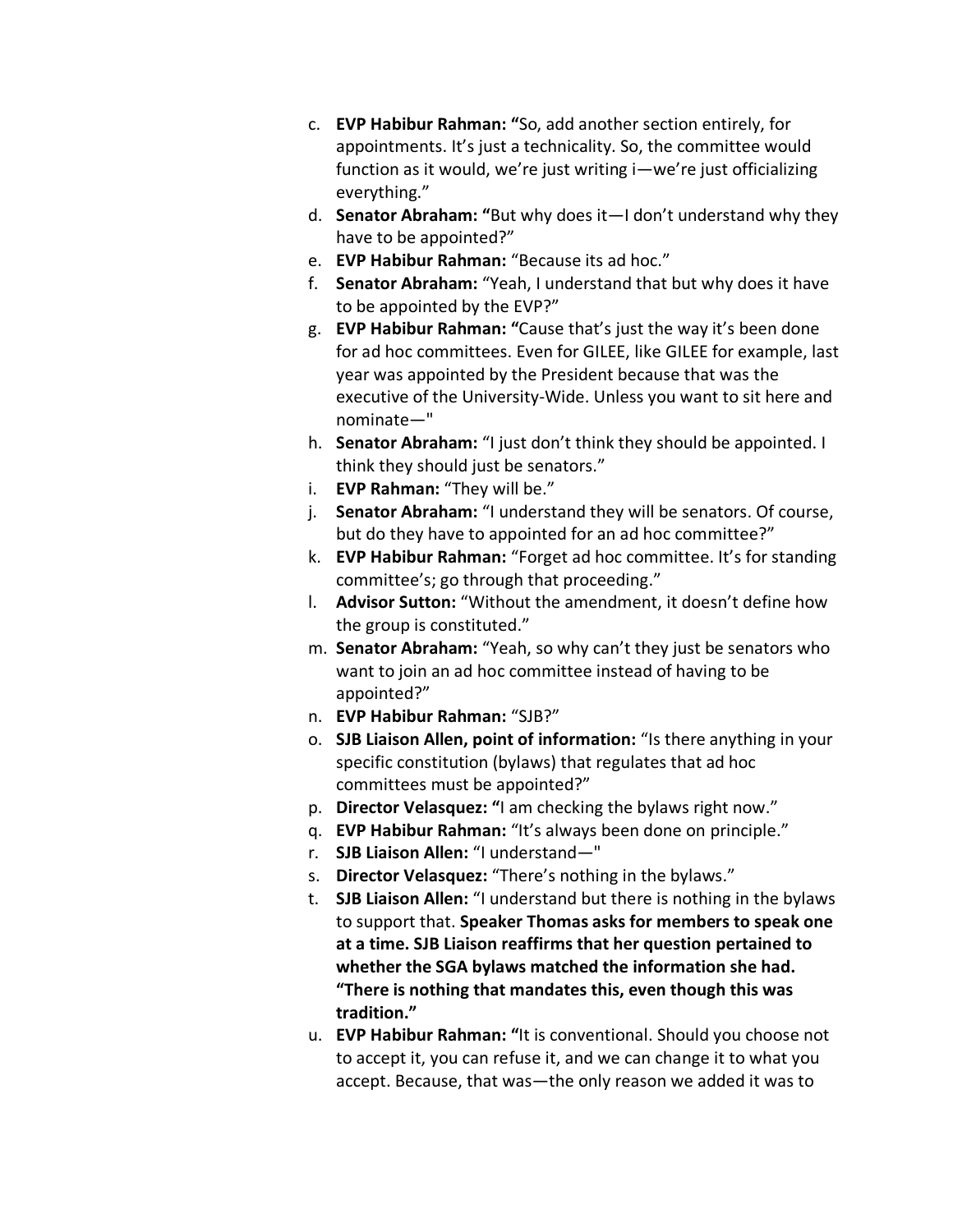make sure that the committee was appointed because there was no wording in the bill appointing the committee itself."

- v. **Senator Abraham:** "So, it just says that at least 5 members of the senate."
- w. **EVP Habibur Rahman:** "Yeah, so the bill is not conceding those 5 members, not in the technicality rule book. If you were to say that members of the senate wish to join it, that would also satisfy it."
- viii. **Senator Abraham and EVP Habibur Rahman agree on the friendly amendment. Speaker Thomas indicates that the discussion time period is over.**
- ix. **Senator DeHart motions to make a new amendment to "add a section to specify that "whoever wishes to join the committee—""**
	- a. **Senator Abraham: ""** … will have to be seated.""
	- b. **Senator DeHart:** "That's a lot."
	- c. **EVP Habibur Rahman: "**I think that they would have to be seated on another bill, to seat them. You want to do that?"
	- d. **Senator Abraham:** "Yes."
	- e. **EVP Habibur Rahman:** "Or do you want to just want to have it all on here?"
	- f. **Senator Abraham:** "No, that happens at a later time."
	- g. **Speaker Thomas:** "Senator DeHart how would you like this section to read?
	- h. **Senator DeHart:** "Um… these specify that the committee member will be seated on a volunteer basis? No?
	- i. **Senator Abraham:** "Nope not volunteer. They will be seated."
	- j. **Senator DeHart:** "…will be seated by the Atlanta Campus Senate."
	- k. **Advisor Gail, point of inquiry:** "What is your desire in terms of how the committee is built?"
	- l. **Senator Abraham:** "So, the Atlanta Senate, will have to—if they do volunteer, they will have to be approved by the Atlanta Senate as a whole."
	- m. **Advisor Gail:** "So, are you interested in doing that tonight?"
	- n. **Senator Abraham:** "No."
	- o. **Advisor Gail: "**Ok, so they will be seated at a future date?"
	- p. **Senator Abraham:** "Yes."
	- q. **Advisor Gail, friendly suggestion:** "Do you want to table this, so that it can be brought up under old business at the next meeting, where you're prepared to seat and fill blanks…?"
	- r. **Senator Abraham:** "Yes, I Senator Abraham motion too table—no, never mind. Can we still vote on legislation and then at future Atlanta meetings—"
	- s. **EVP Habibur Rahman:** "No."
- x. **Senator Walker motions to table the bill until the next meeting on Thursday, September 26, seconded by Senator Coggins.**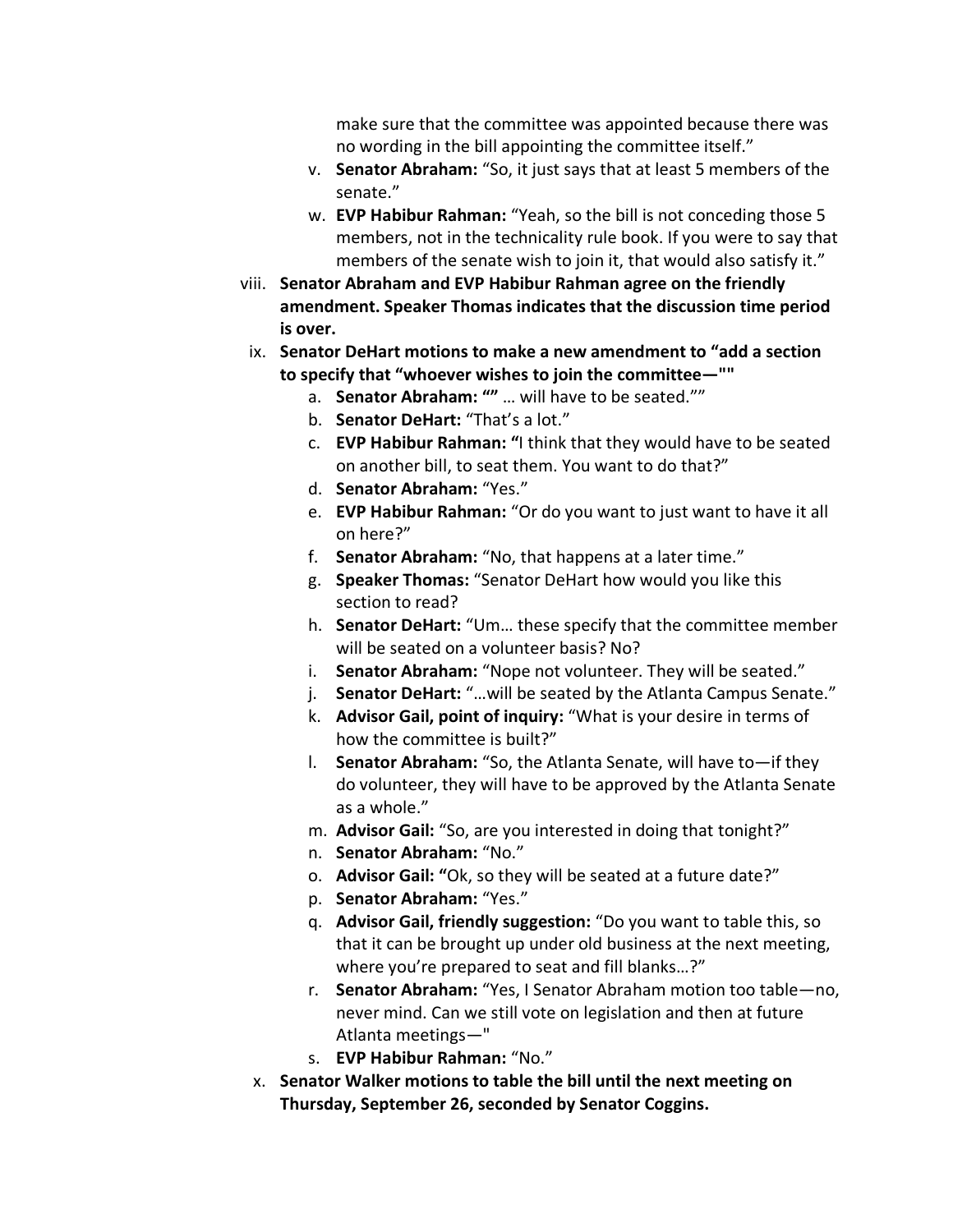- a. **Motion fails. 4 For. 4 Against. 11 Abstentions.**
- xi. **Speaker Thomas entertains a motion for continued discussions, a friendly amendment, or a call to vote.**
- xii. **Senator Abraham call for to continue discussion for 3 minutes, seconded by Senator Jones. EVP Rahman and Senator Abraham confer with Advisor Gail on whether it is possible to add the words "…appointed by the EVP and approved by the Senate," so that they can approve the legislation tonight and appoint and approve at the next meeting. Advisor Gail concurs but suggests that the day that members will be confirmed on be added to the bill.**
- xiii. **Senator DeHart, point of information: "**Would we not just pass the bill as is?"
- xiv. **Senator Abraham:** "No."
- xv. **EVP Habibur Rahman:** "It's going to be two different pieces of legislation."
- xvi. **Senator Abraham:** "We're going to amend it, and then approve it. Then at the next meeting we will be appointing."
- xvii. **Senator DeHart:** "Ok."
- xviii. **Senator Abraham motions to end** discussion early, seconded by **Senator Stokes. Motion passes.**
- xix. **Senator Abraham motions to add a section that states "be appointed by the Atlanta EVP and approved by the Atlanta Senate on September 26, 2019." (**It is important to note that Senator Abraham wrote this bill and therefore does not need approval to make changes to her bill.**)**
- xx. **Speaker Thomas entertains a call to vote.** 
	- a. **Senator Ebiringa motions for a call to vote, seconded by Senator Milani. Motion Passes. 13 For. 2 Against. 4 Abstention.**
- F. **Seating of New Members to the Atlanta Senate (**90-CSO-CL-ATC- 14**)**
	- i. **Senator Jones presents** legislation for seating a Liaison/Senator in the College of Law per the Student Bar Association's choice and due to the vacancy of a representative for the College of Law. This legislation will seat James Beale as a Senator for the College of Law.
	- ii. **Senator Walton motions for a friendly amendment** so the bill may read as "Senator for the College of Law" as well as the title of the bill, which is **approved by Senator Jones.**
	- iii. **James Beale** is a 3rd year law student in the College of Law and he looks to forward to working with students in SGA. He was very proud of the back and forth communication that took place previously and encourages the behavior. James works for the Atlanta Senate and sees discussion like that on a constant basis.
	- iv. **Senator DeHart calls to vote, seconded by Senator Cole.**
	- v. **Motion Passes. 17 For. 0 Against. 2 Abstentions.**
- VI. **Executive Cabinet Reports**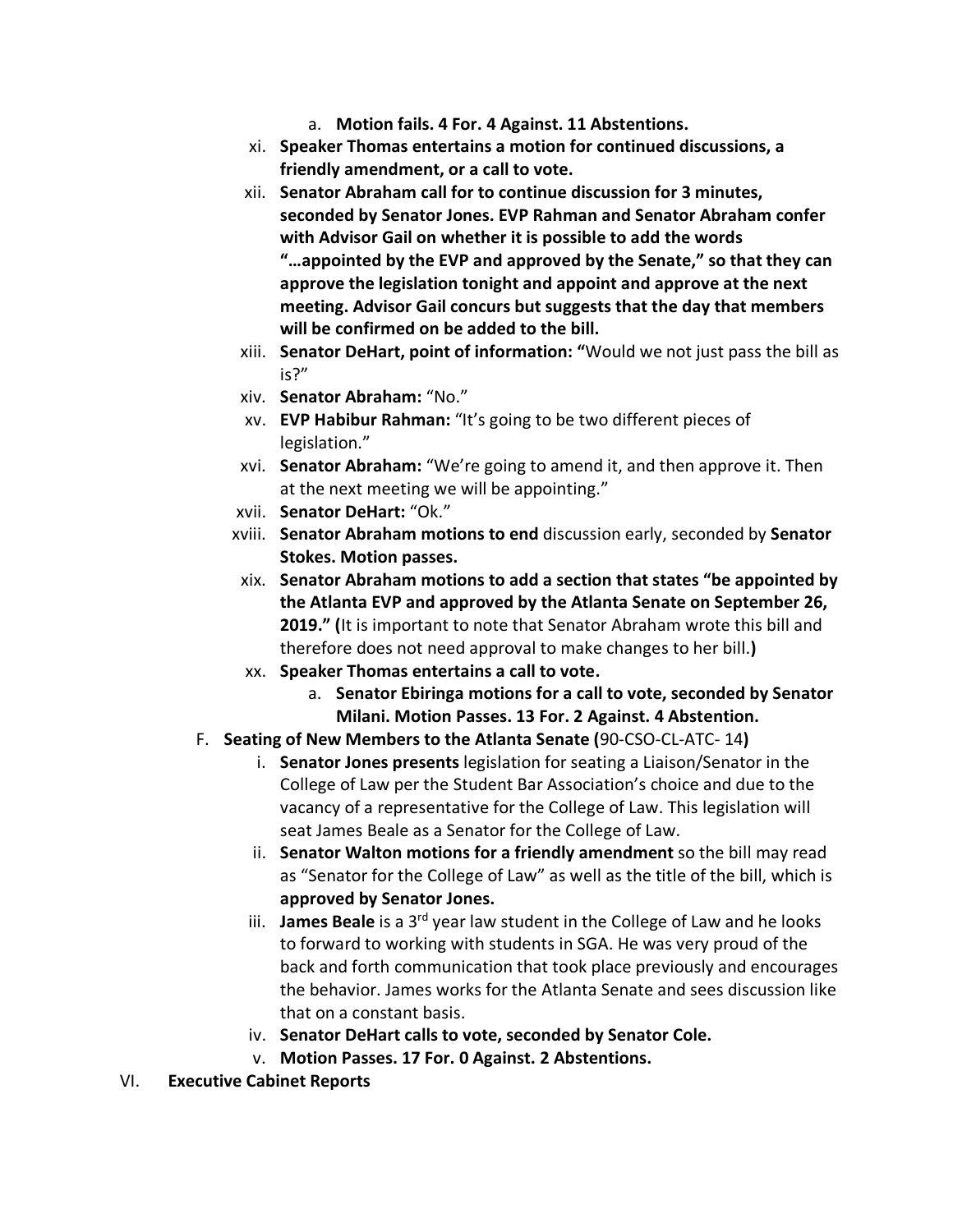- A. **Communications Director Malbrough**: Director Malbrough welcomes all new senators and liaisons. Planned Parenthood has agreed to donate \$3,000 towards buying feminine hygiene products in their support of the Flower Initiative, which hopes to provide free feminine hygiene products on all campus'. Also, looking to plan a week where we can learn more about the struggles of females and their periods with different events. There will be a Flower Initiative Committee, so keep an eye out as information will be coming out soon. They have also sent in a proposal to hold a joint meeting with the House and Senate. Asks to speak with Head Senators as they will be permitted to give a state of the college address on the chamber floor. Extends invitation to new senators and liaisons to join Communication Committee.
- B. **Finance Director Velazquez:** Welcomes new senators and liaison, emphasizes that they keep up their excitement and drive throughout the semester. Finance Committee has provided a little over \$3,000 towards Conference Spending, extends the invitation for students to look to SGA for funds to help with conferences they would like to attend as there is still a balance of about \$20,000. Director Velazquez has a few initiatives he would like to get off the ground especially in regard to Financial Literacy and hopes to begin collecting data next week.
- C. **Speaker of the Senate Report:** Speaker Thomas reemphasizes the requirement for senators to join at least one standing committee for the Atlanta Senate. Members who have not done so are provided another opportunity after the meeting to sign up but will receive a point. All the Committee Chairs have decided on their meeting times. Speaker Thomas also refers to a read in The Signal that references Senators who were distracted by their phones and casual conversations during the meeting. Speaker Thomas warns his members that this behavior will not be tolerated. Speaker Thomas then engages the members in an activity in hopes of reminding members of how their passion and goals for SGA must be at the forefront of their work. Speaker Thomas calls for a brief recess so that each college can talk a little bit more in depth about their goals.
- D. **Senator Walker motions for a 15-minute recess to discuss with head senators, seconded by Senator Tshizubu.**

- 15 Minute Recess -

#### VII. **Two Minute Speeches by members of the Senate.**

A. **Senator Walker:** Discusses trying to re-charter Kappa Alpha Psi. They have been banned from the campus indefinitely; it's been 10 years. Senator Walton believes that we shouldn't punish those who want to be a part of it. He sent in his request to Dr. Calhoun-Brown yesterday, who would have the last say in whether they can come back or not. Senator Walton also talks about a student DJ who wanted to come and bring some life to Panther Dining during wing nights on Thursdays.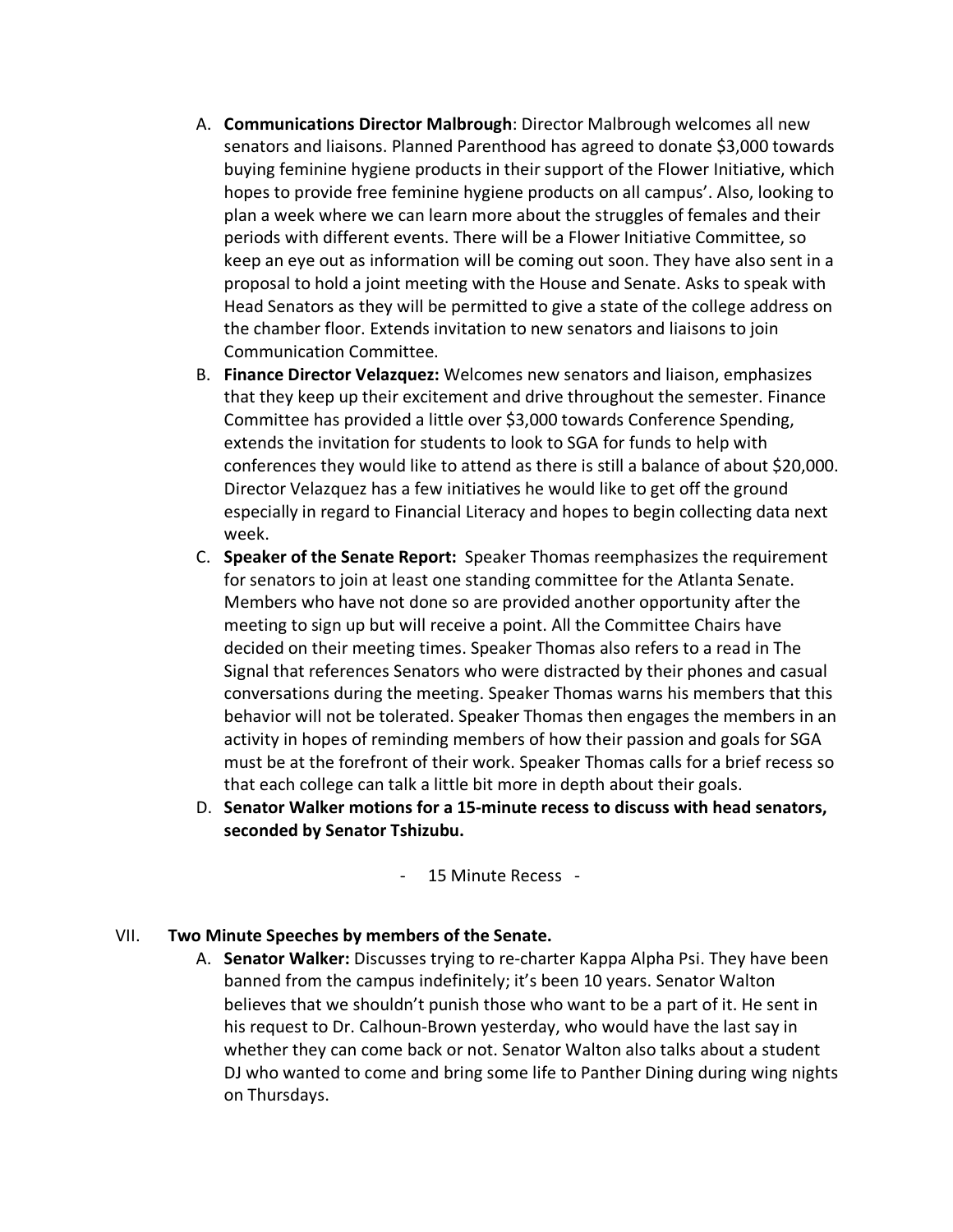- i. **Senator Le:** "Why was Kappa Alpha Psi banned from campus?"
- ii. **Senator Walton:** "Hazing allegations."
- B. **Senator Abraham:** Informs the senate that Dr. Calhoun-Brown will be present at a Student Life meeting which she will get the specifics for next week. Suggests that if members want to be able to speak to her about bringing them back those would be great opportunities.
	- i. **Senator Cornett:** Informs us that Tyrell is working towards the same initiative so collaborating with him would be a good idea.

#### VIII. **SGA Senate Committee Reports**

- A. **Academic Affairs Chair Senator Walton:** The Academic Affairs meeting will be biweekly on Fridays from 1-2:30 pm in the SGA Conference Room. Currently working on planning Final Weeks. Senator Walton emailed the Director of Advisement regarding how we can improve advisement. If you have any suggestions, please talk to Senator Nigel Walton or join the Committee.
- B. **Student Engagement Chair Senator Abraham:** Official meeting times are Mondays from 2:30-3pm and Tuesdays 4-5pm. She has had a couple of Co-Sponsorships applications come in. Encouragers members to get the word out as deadlines are approaching very quickly. Also plans to collaborate with other organizations as well as other campus'.
	- i. **Director Velazquez:** Our co-sponsorship fund is our least used fund in our budget.
	- ii. **Senator Abraham:** Informs members that application deadline is approaching and that organizations need to go ahead and apply because they do allocate up to \$1,000.
	- iii. **Senator Milani, point of information:** When is the deadline?
	- iv. **Senator Abraham:** Deadlines are on a rolling basis with the first one approaching in October. ORGs must put in their application 4-5 weeks before the scheduled event.
- C. **Student Services Committee Chair Senator Tshizubu:** His committee meets every Friday from 11-12 in the SGA Conference Room. Working on a commuter and religious meal plan with EVP Rahman. Commuter's already get a 10% discount at any dining hall, but Senator Tshizubu is looking for a program that will allow commuter students "swipes" in the dining halls. He is still working with the Panther Dining Director who is entering in a contract with a company that will be providing Hillel chicken, meeting was canceled for today but rescheduled tomorrow. The Counseling and Testing Center will be getting a new space in Dahlberg Hall on the  $2^{nd}$  floor, as well as some new employees. They are waiting on funding, which will take about 30 days. They hope to open the new facility by January. The Clinic is also looking to expand, they have a lot of students come in but there doesn't seem to have enough space. The clinic was opened in 2008 and were promised a larger space after 10 years which has still not happened. Senator Tshizubu calls for all organization and club leaders to take a part in the QSR meeting which informs students on the various ways to help a student in crisis. Senator Tshizubu also discusses GSU APP and met with Dr. Cody Benson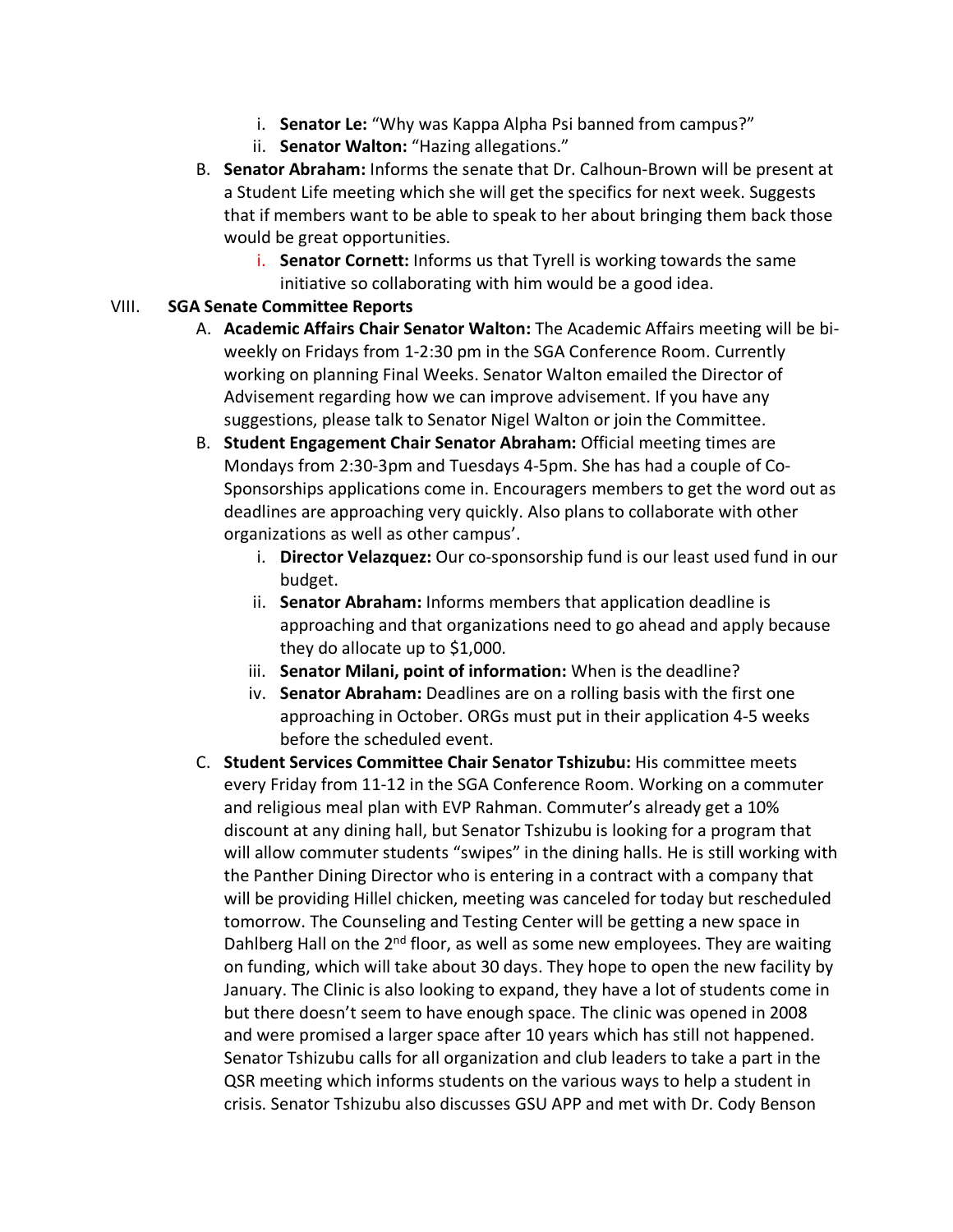and expresses how they have a budget of \$2,000 which will need to expand for a more useful app. Lastly, Senator Tshizubu introduces a recycling initiative via two other students, Nicole Toole and Ishir Vasavada, who provide a presentation to the Atlanta Senate on their recycling initiative. For more information on the project, please refer to Senator Tshizubu.

- i. **Senator Walton** would like to know when they will be on campus to which **Senator Tshizubu says he will distribute that information**. **Senator Walton's** second question refers to where the materials will be going after being put into the recycling machine. Ishir tells him that they will be taking it to a professional recycling location.
- ii. **Senator Le** inquires about what locations they are looking to put their machines on campus. Nicole says they have been looking at locations near the housing centers as well as the library as this is where students frequent.
- iii. **President Mejia explains** that something she recently learned is that when you are recycling it is important to remove the ring around the bottle as well as the wrapping as these are very dangerous for the environment. She inquires as to whether that was going to be a process required of the people participating or if they will do it themselves. Ishir informs the senate members that they will be doing it themselves, but the barcode will have to remain as this allows them to get information on what type of bottle it is as well as keeping track of them.
- iv. **Director Malbrough** also offers his assistance regarding getting the word out and securing any rooms needed for further discussions regarding the project.
- v. **Speaker Thomas asks that if there are any further questions to direct them towards Senator Tshizubu after the meeting.**
- D. **Ad Hoc Committee Reports: Senator DeHart** informs the senate that he will be providing a report during the U-Wide Senate Meeting.
- E. **Vacancy Report Speaker Pro Tempore Jhane Jones:** There are currently vacancies in the College of Education, School of Nursing, and College of A. Young Policy Studies. There are 2 Transition Liaison and 2 Transfer Liaison positions as well. **Speaker Pro Tempore Jones** thanks Senators Walton, Abraham, Ebiringa, and Lopez for helping her with the interview process as some of them were not even a part of her committee and still took the time to help. Encourages senators to get to know the new liaisons.
- F. **University Committee Reports: Senator Lopez discusses** her attendance at the Cultural and Diversity Committee. This meeting was more so an introductory meeting in regard to the members themselves as well as what this committee is to do. They discussed forming subcommittees, for example a Faculty and Staff Diversity, that would focus on the onboarding of a more diverse faculty and staff as well as ways to help GSU retain them. Senator Lopez references other committees such as and LGBTQIA+ Support Community which will focus on things like providing more gender-neutral bathrooms, and a General Student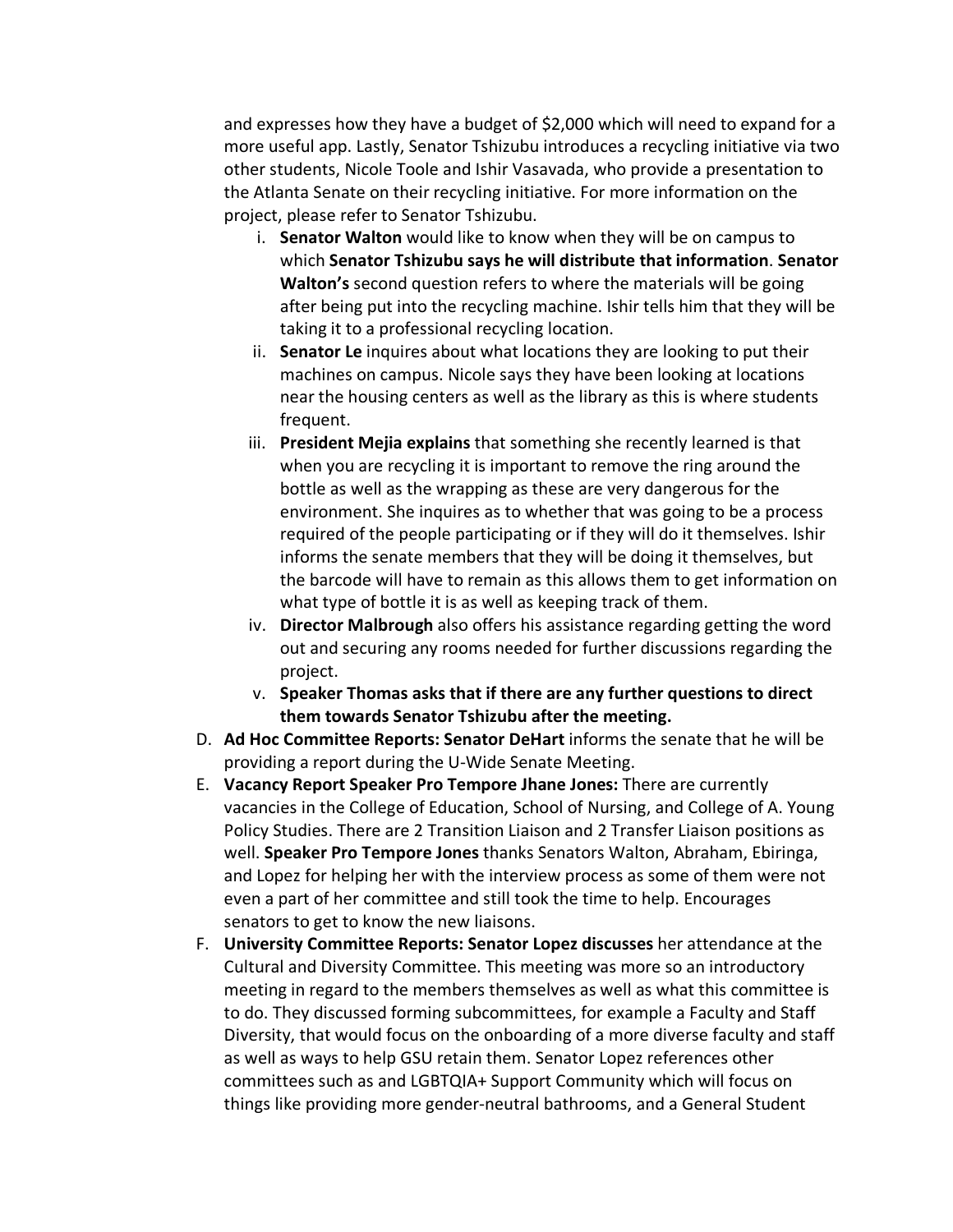Diversity Committee, focusing on things like the inequalities between male and female sports and how it affects the students, or the individuals involved in said sport.

- i. **Senator Walton says a** student made a comment to him about the disparity between how men's sports are advertised on a larger scale than women's sports.
- ii. **Director Velazquez emphasis** this notion of a disparity between the two sexes especially when the female teams are bringing in the wins and are still not being advertised as well as the male teams.
- iii. **Senator Garett would** like to know how the committee will go about collecting that information or data.
- iv. **Senator Lopez says** that this was the introduction meeting, but she will inquire at the next meeting as to how the data will be collected.
- IX. **Advisor Sutton Report:** Discusses that there will be some lighting renovations going on to conserving more energy. This is a project that was co-funded last fiscal year, partially by SGA and the other part by Student Center Operational Funds. The conference room already has energy-conservative lights; they are looking for the rest of the office to match. All the ladder will be done during the hours of 6-9:30am, set to begin on September 27.
- X. **Old Business**
- XI. **New Business**
	- A. **SJB Liaison Dawnyale Allen swears in new senators and liaisons, as well as all Head Senators.**
- XII. **Speaker Thomas opens the floor for comments.**
	- A. **Senator Le addresses the New Senators and Liaisons by welcoming them to Senate and extending out a hand if they need any help or have any questions.**
	- B. **Speaker Thomas reminds New Senators, every one that was not at the retreat, to see him after the meeting so he can provide them with more information, as well as all Senate members who have not chosen a standing committee to be a part of.**
	- **C. Senator DeHart would** like to know if his Ad Hoc Safety Committee counts as a required Standing Committee. **Speaker Thomas says yes but** is corrected by EVP Rahman. **The Safety Committee does not a count as one of the required Standing Committee. Speaker Thomas** does encourage members join the committee as it is an integral committee regarding safety on campus.
- XIII. **Executive Vice President Report**: Informs the Senate that the Student Activity Fee Committee will begin meeting tomorrow and extends an invitation out to the members to join in hopes of becoming an alternate as he would like help in allocating the funds to the various organizations. The meeting will be from 3-5pm, please speak with EVP Habibur Rahman if you are interested. Badges are available as well, so again see EVP Habibur Rahman to collect you badge.
- XIV. **President Mejia**: Expresses her excitement to finally having the Liaisons here, as we have had previous liaisons in the current administration who were go getters and we have had some spread their wings elsewhere after being a liaison. So, she is excited to